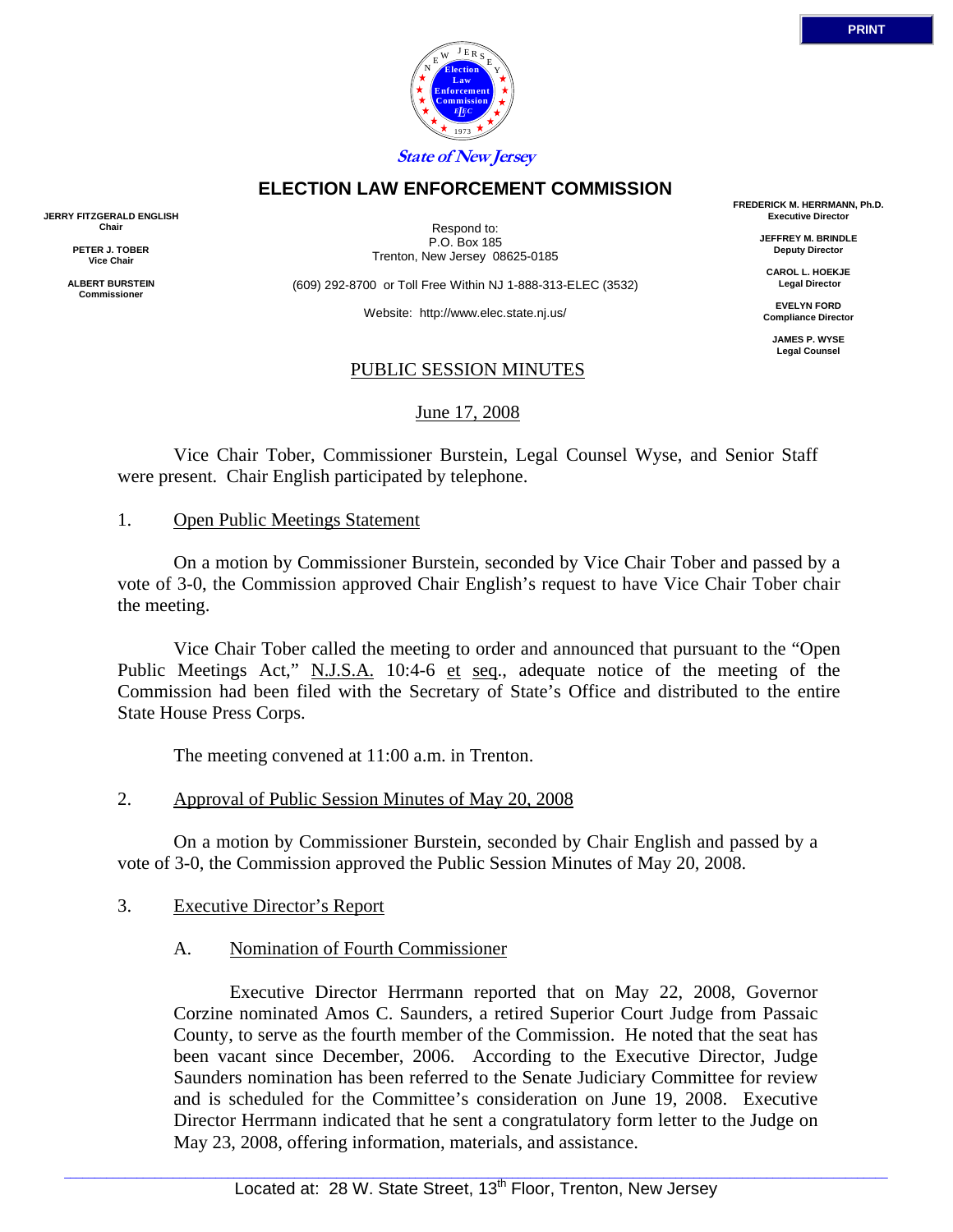### B. Staff Activities

 The Executive Director advised the Commission that Compliance manuals are no longer being mailed to every candidate as a major cost saving measure. He mentioned that, instead, a letter was sent to each of them encouraging electronic filing or the accessing of the relevant forms and instructions from the ELEC website. Executive Director Herrmann stated that the new system has worked well with the 2008 municipal and primary elections. The Executive Director noted that a candidate who remains a non-filer by the 20-day postelection report will receive a mailed manual so that the complaint process will remain unchanged. Executive Director Herrmann added that agencies throughout State government are being urged to make use of computer technology to save money whenever possible and that this initiative is in keeping with that cost-cutting approach. The Executive Director thanked Compliance Director Ford and her staff for their fine efforts on this important project.

 Executive Director Herrmann informed the Commission that the Information Technology Section under Director Carol Neiman has redesigned the Pay-to-Play webpage so that members of the public can subscribe online to receive electronic notices. He said that over 800 filers are already on ELEC's Pay-to-Play email list. Moreover, gubernatorial candidates in 2009 will be able to file electronically over the Internet thanks to the efforts of the Information Technology Section.

 According to Executive Director Herrmann, Compliance Division staff has been called on more and more to provide expert testimony in ethics law violation trials. The Executive Director cited Senior Compliance Officer Kim Key for the praise she won from the U.S. Attorney's Office and the F.B.I. for her professional demeanor on the stand and her cooperation throughout the pre-trial period during the James case. He mentioned that Director of Campaign Finance Todd Wojcik also performed admirably in lending assistance to prosecutors during the Delle Donna case.

#### C. Legislative Developments

 Executive Director Herrmann announced that on June 12, 2008, Director of Special Programs Amy Davis and he attended an Assembly State Government Committee meeting at which A-100 (Greenwald/Handlin) was reviewed. He informed the Commission that this bill creates a 2009 Clean Elections Pilot Project, which is similar to the 2007 Project with a number of important differences. According to Executive Director Herrmann, in 2009, the program will:

- cover eight districts not three,
- include the primary as well as the general election,
- treat third party candidates more fairly, and
- provide uniform and lower funding for all districts.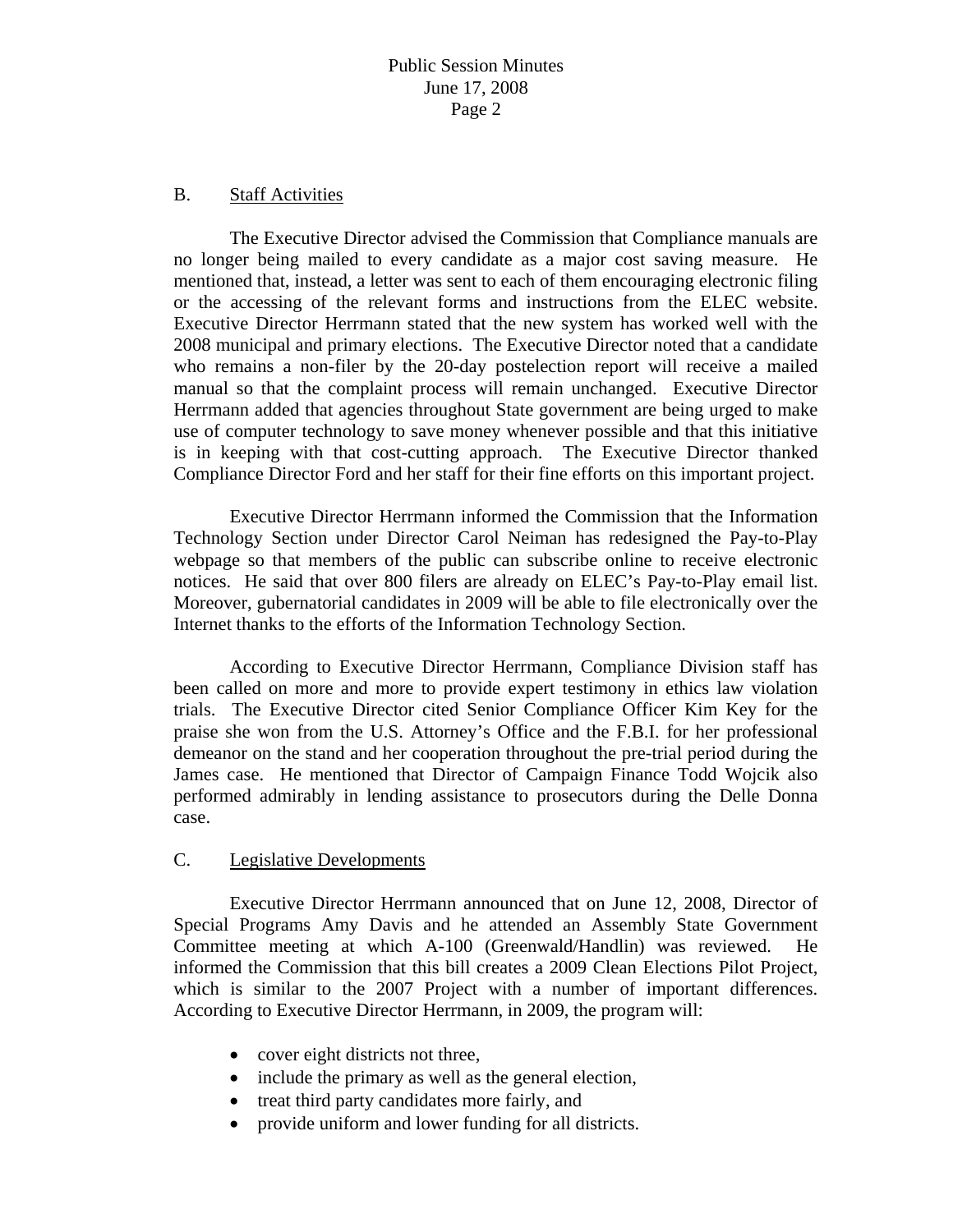The Executive Director stated that he testified that this legislation will greatly increase the Commission's workload during the next fiscal year and that ELEC's small Special Programs Section, which is already responsible for the Gubernatorial Public Financing Program and the Pay-to-Play Disclosure Law, will have to administer Clean Elections as well. Executive Director Herrmann mentioned that he told the Committee that if this legislation is enacted, the Commission will have to be concerned with whether or not there would still be large cuts to ELEC's budget for the new fiscal year and whether or not ELEC would be permitted to hire staff to begin working on Clean Elections this summer.

 Dr. Herrmann indicated that he commented on an expensive provision to mail copies of a Voter's Guide. He suggested that it could be replaced with a no cost alternative. Instead of mailing the Guide, language could be placed on the primary and general election sample ballots to direct voters to ELEC's Clean Elections website for extensive program information. He noted that the Voter's Guide merely provides the same information that will appear on the sample ballot, while ELEC's website will have a wealth of program information. Executive Director Herrmann said, moreover, that he also commented that the 2007 program did not require the Guide to be mailed but only to be placed on the website. Based on information received from a vendor, Dr. Herrmann told the Committee that the cost of the 2009 mailing would be about \$300,000 for the over one million guides that would have to be sent. Executive Director Herrmann said that the Committee released the bill by a vote of 4-1 without amendment.

#### D. Vacant Position Summary

 The Executive Director said that pursuant to a request by the Commissioners at the May meeting, he would discuss a written summary of ELEC's vacant positions. Dr. Herrmann noted that at present, the Commission has 68 full-time staff positions filled from a complement of 88 positions authorized by the Department of Personnel after ELEC received an additional \$2 million for its operating budget following the enactment of the 2004 Ethics Reform Package. He added that the Package contained 17 bills impacting the Commission's work. The Executive Director mentioned that there are now 20 vacancies and that the Fiscal Year 2009 budget, assuming it includes the Governor's \$500,000 restoration to his original proposed cut of \$750,000, would allow for the hiring of four staff members out of these 20 vacancies. Moreover, he stated that staff has still not received approval of an offer made in January to fill an Assistant Legal Director position. Dr. Herrmann remarked that should the Clean Elections Pilot Project be renewed for the new fiscal year, it is hoped that additional funds for personnel and permission to hire more staff will be provided. Finally, he said ELEC has budget language that allocates funding to hire six temporary staff to administer the Gubernatorial Public Financing Program.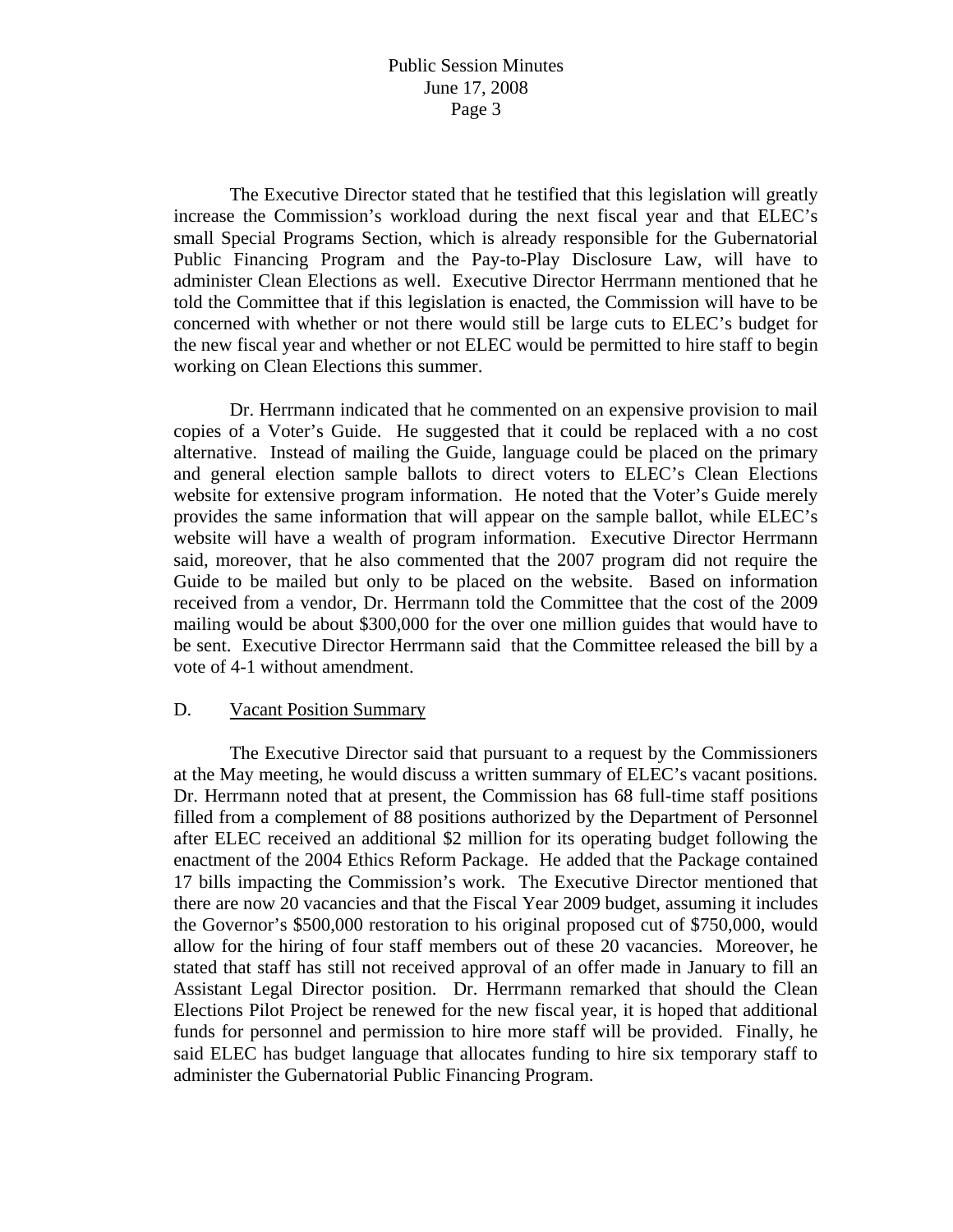# Public Session Minutes June 17, 2008 Page 4

 Dr. Herrmann stated that staff will report at the next Commission meeting on the Commission's approved budget for Fiscal Year 2009 and the status of the continued Clean Elections program. He mentioned that it should be noted that not only will the Commission need funding to fill some of its vacant positions but also approval from the Administration to hire. Executive Director Herrmann concluded by saying that undoubtedly Fiscal Year 2009 will be a very difficult year in which to operate and great caution and skill will be needed to carry out the Commission's numerous mandates.

### E. Summer Meeting Schedule

- July 15, 2008 at 11:00 a.m. in Trenton;
- August 13, 2008 (if needed) at 11:00 a.m. in Trenton; and,
- September 30, 2008 at 11:00 a.m. in Trenton.

 Chair English stated that she was very pleased about the nomination of Judge Saunders to the Commission by the Governor. She suggested that a letter of thanks be sent to Governor Corzine and added that the letter should include a request for exemptions to the hiring freeze for hiring into vacant positions that are vital to the Commission's operations.

 Chair English recommended also that the Executive Director send a copy of his testimony regarding the proposed Clean Elections bill to Governor's Counsel.

 Executive Director Herrmann responded that he had received a phone call from the Governor's Office to discuss the Clean Elections bill and that he will discuss his testimony when he returns the call.

 On a motion by Chair English, seconded by Commissioner Burstein and passed by a vote of 3-0, the Commission directed staff to send the above mentioned letter to the Governor.

 Commissioner Burstein stated that after the budget is adopted, the Legislature sometimes passes appropriations to supplement the budget. He asked whether or not the staff would be able to track such action.

Steve Dodson, Director of Finance and Administration, answered in the affirmative.

#### 4. 2009 Cost Index Report

 Deputy Director Brindle reviewed the process for determining the campaign cost index to be used for adjusting the thresholds and limits involving the Gubernatorial Public Financing Program, the thresholds involving non-gubernatorial candidates and committees, and the recommended contribution limits involving non-gubernatorial candidates and committees. He stated that the 2009 Cost Index Report differs slightly from previous Cost Index reports in that it adjusts the gubernatorial thresholds and limits and non-gubernatorial thresholds but contains only recommendations for the non-gubernatorial limits. Therefore, the report has two parts, the gubernatorial and the non-gubernatorial.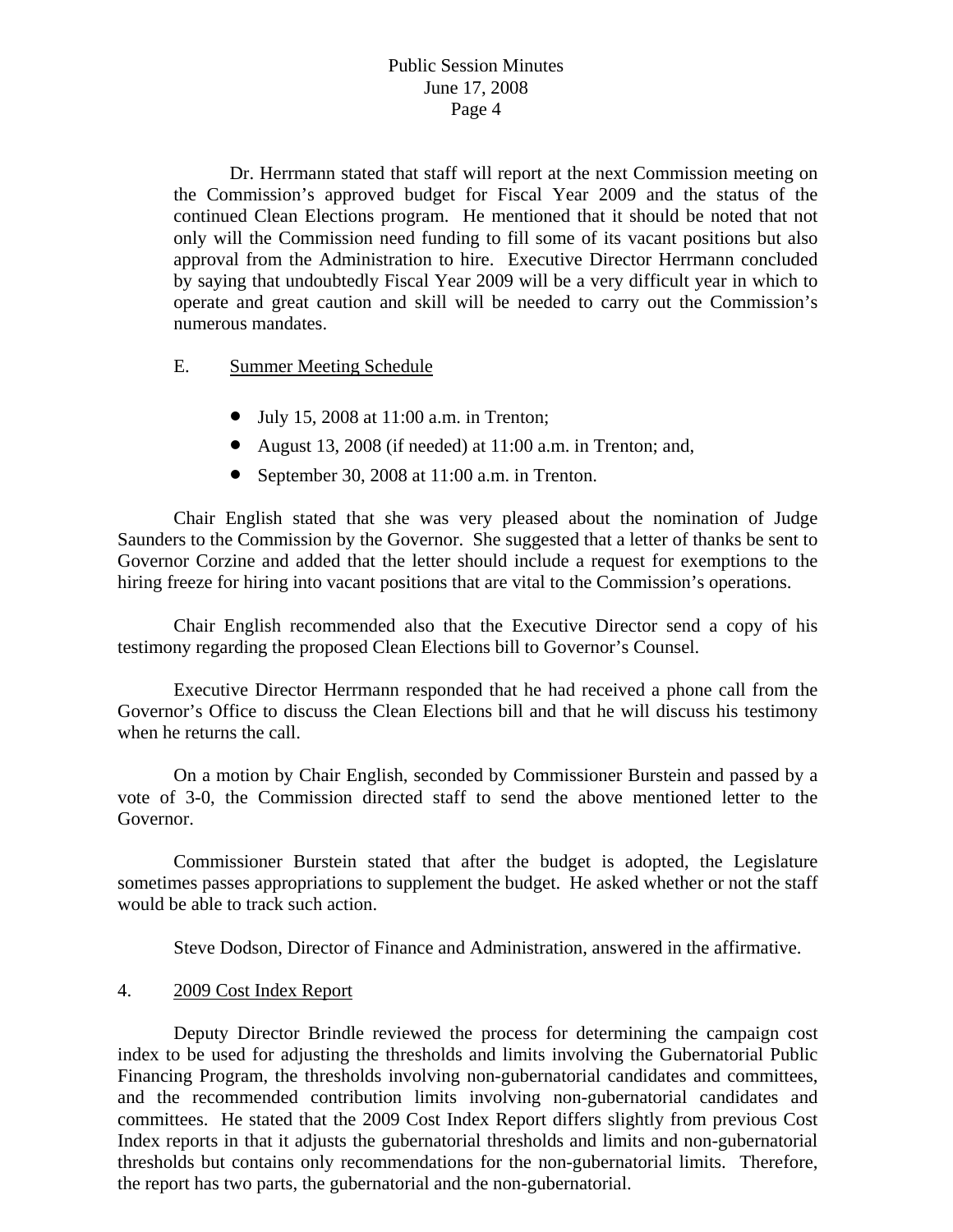# Public Session Minutes June 17, 2008 Page 5

 Deputy Director Brindle stated that the campaign cost multiplier for 2009 as determined through the application of the statutory formula is 1.1331. The same formula was used as in the past. He said that this multiplier, derived through the use of the Universal-McCann Composite Index for mass advertising and the Consumer Price Indexes for New York/New Jersey and Pennsylvania/New Jersey, was applied to the various thresholds and limits to provide the adjusted and recommended adjustment amounts for the four-year cycle beginning in 2009.

Chair English complimented the report as being very in-depth.

 Chair English asked about the status of the Lieutenant Governor position and whether or not consideration was given to this issue in the report.

 Deputy Director Brindle stated that the Governor and Lieutenant Governor will run as a team like the President and Vice President and that the public financing provisions will apply to them jointly. There is no separate public financing program for Lieutenant Governor, he said.

 Chair English asked whether or not the threshold and limit adjustments would apply to gubernatorial candidates who do not take public financing.

 Deputy Director Brindle said that the contribution limit adjustments would apply to non-participating candidates while the various other thresholds and limits would not. He added that non-participating candidates, for example, are not subject to expenditure limits.

 Commissioner Burstein asked Deputy Director Brindle to comment upon the reference in the report about major party candidates not participating in the program in the 2005 general election as being unfortunate.

 Deputy Director Brindle responded that the comment was meant not as criticism of any candidate who chooses not to participate but as a general comment about the importance of the program and its role in permitting qualified candidates of limited means to run effective campaigns for governor. He said that in a time when potentially more and more candidates may decide to exercise their right to opt out of public financing, the program becomes all the more important.

 On a motion by Commissioner Burstein, seconded by Chair English and passed by a vote of 3-0, the Commission approved the 2009 Cost Index Report.

Vice Chair Tober requested comments from the public. There were none.

#### 5. Resolution to go into Executive Session

 On a motion by Commissioner Burstein, seconded by Chair English and passed by a vote of 3-0, the Commission resolved to go into Executive Session to discuss anticipated litigation, which will become public as follows: